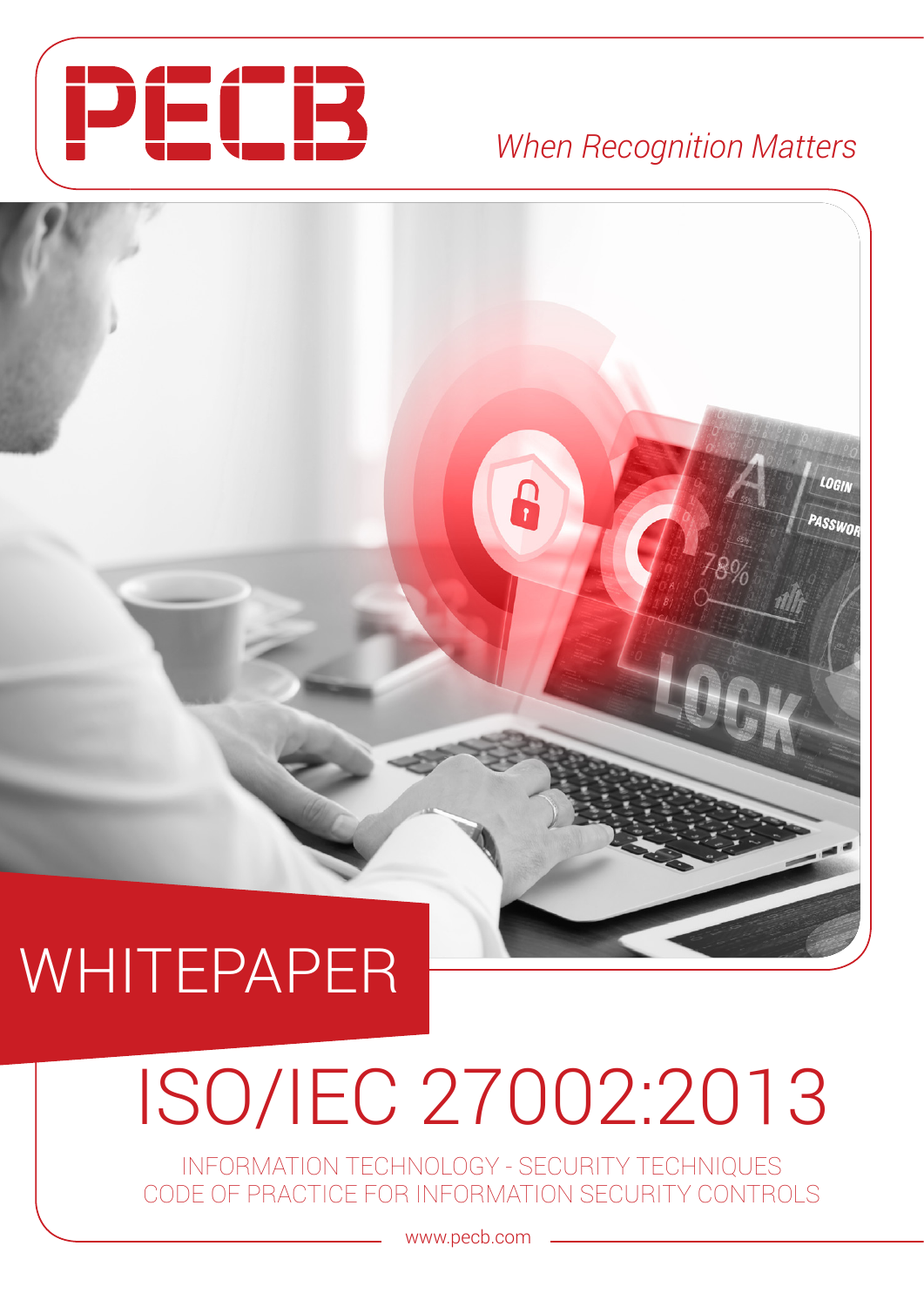## CONTENT

 $\overline{\phantom{a}}$ 

- [Introduction](#page-2-0) 3
- [An overview of ISO/IEC 27002:2013](#page-3-0) 4
- [Relation between 27002 and 27001 and other standards](#page-4-0) 5
- [Key clauses of ISO/IEC 27002:2013](#page-5-0) 6
- [Clause 5: Information Security Policies](#page-5-0) 6
- [Clause 6: Organization of Information Security](#page-6-0) 7
- [Clause 7: Human Resource Security](#page-6-0) 7
- [Clause 8: Asset Management](#page-6-0) 7
- [Clause 9: Access Control](#page-6-0) 7
- [Clause 10: Cryptography](#page-7-0) 8
- [Clause 11: Physical and Environmental Security](#page-7-0) 8
- [Clause 12: Operations Security](#page-7-0) 8
- [Clause 13: Communication Security](#page-8-0) 9
- [Clause 14: System Acquisition, Development and Maintenance](#page-8-0) 9
- [Clause 15: Supplier Relationships](#page-8-0) 9
- [Clause 16: Information Security Incident Management](#page-8-0)  $\overline{Q}$
- [Clause 17: Information Security Aspects of Business Continuity Management](#page-9-0) 10
- [Clause 18: Compliance](#page-9-0) 10
- [Code of Practice for Information Security Controls The Business Benefits](#page-9-0) 10

#### **PRINCIPAL AUTHORS** Eric LACHAPELLE, PECB

Mustafë BISLIMI, PECB

**EDITORS:** Anders CARLSTEDT, Parabellum Cyber Security Rreze HALILI, PECB

Published on February 26, 2016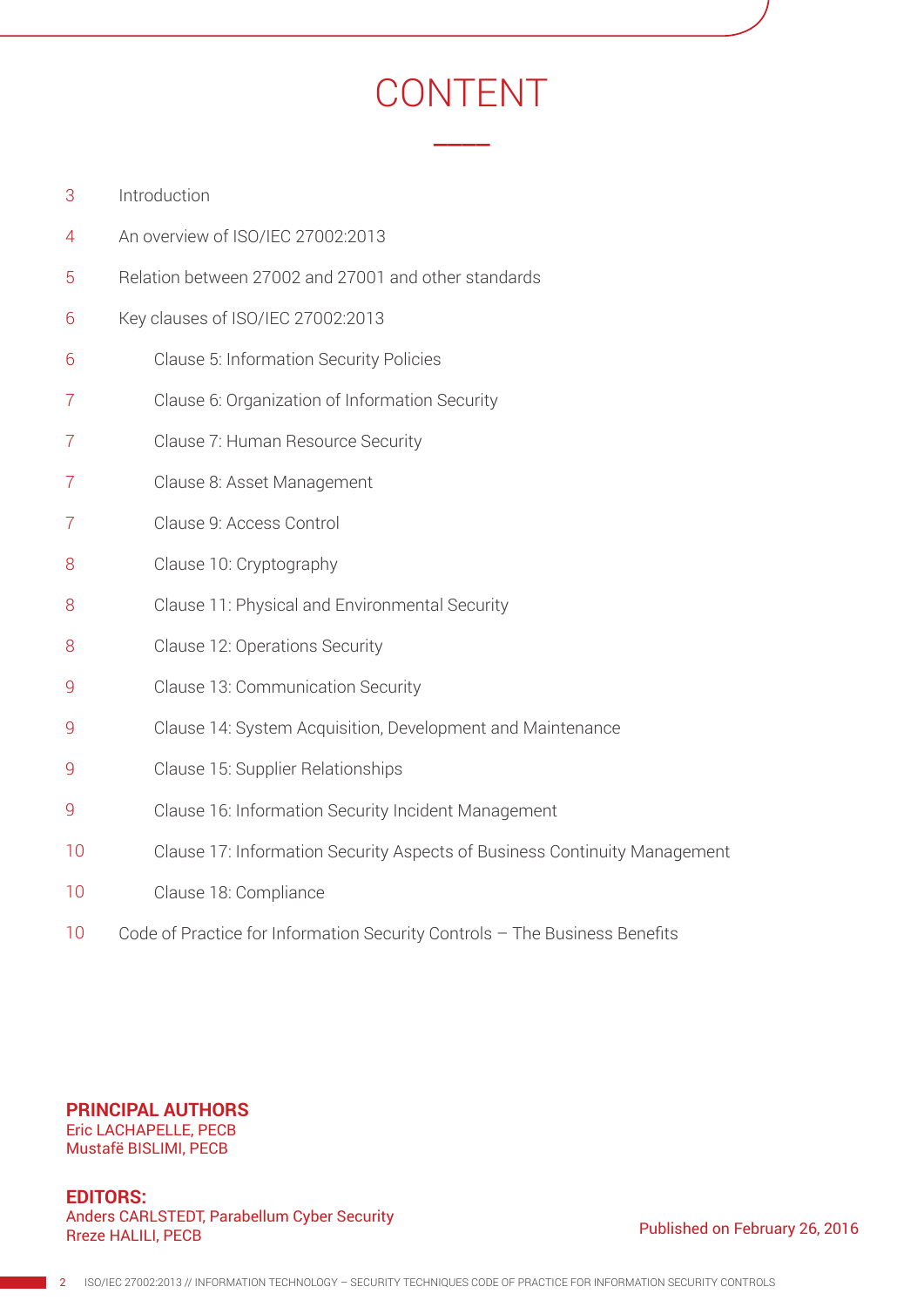## INTRODUCTION

 $\overline{\phantom{a}}$ 

<span id="page-2-0"></span>The Information Security standard ISO/IEC 27002:2013 is the "Code of Practice for Information Security Controls". First it was published by the International Organization for Standardization (ISO) and by the International Electro Technical Commission (IEC) in December 2000 as ISO 17799. Today, ISO/IEC 27002 is part of the ISO27XXX series. The document provides best practice recommendations and guidance for organizations selecting and implementing information security controls within the process of initiating, implementing and maintaining an Information Security Management System (ISMS).

The establishment and implementation of an ISMS depends on a strategic orientation of the organization and is influenced by a number of aspects including its needs, objectives, security requirements, the organizational processes used, the size and the structure of the organization.

An ISMS such as specified in ISO/IEC 27001 is an integrated part of organization's processes and overall management structure, with the main objective to ensure the necessary levels of confidentiality, integrity and availability of information. This objective is achieved by applying a supporting risk management process within the ISMS and by implementing a suite of information security controls as part of the risk treatment under the overall framework of a coherent management system.

The normative requirements of ISMS are addressed in clauses 4 to 11 of 27001:2013 that define the ISMS. Furthermore, organizations need to consider the set of 144 controls which are found in Annex A of the same standard.

In ISO/IEC 27002, you will find more detailed guidance on the application of the controls of Annex A including areas such as policies, processes, procedures, organizational structures and software and hardware functions. All these information security controls may need to be established, implemented, monitored, reviewed and improved, where necessary, to ensure that the specific established security and business objectives of the organization are met.

ISO/IEC 27002 provides general guidance on the controls of ISO 27001, and should be combined and used with other standards of the information security management system family of standards, including ISO/IEC 27003 (implementation), ISO/IEC 27004 (measurement), and ISO/IEC 27005 (risk management).

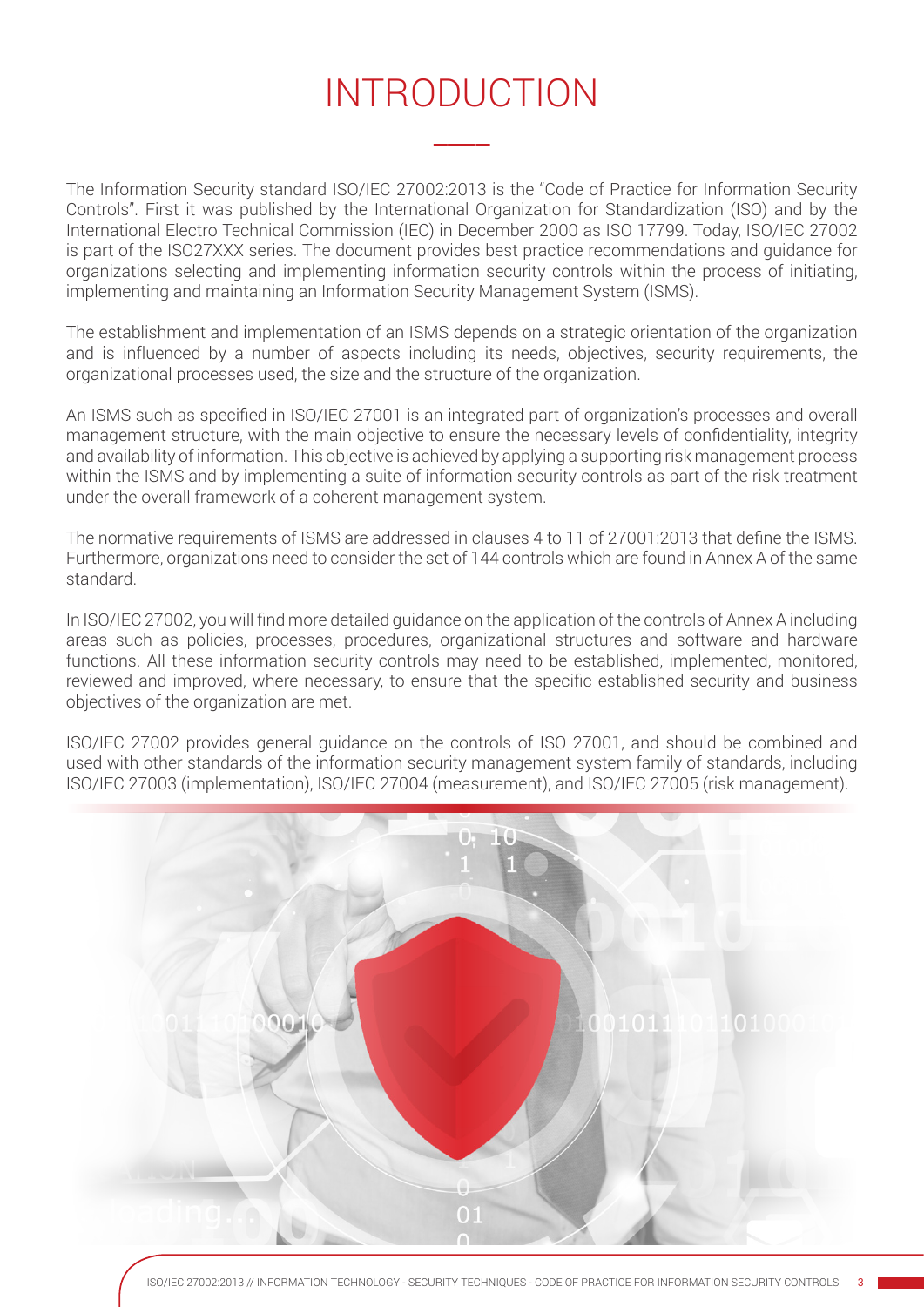#### <span id="page-3-0"></span>Information and the need for its security

The importance of information security and emerging threats has changed dramatically in the last eight years. Everyday information is being collected, processed, stored and transmitted in many forms including electronic, physical and verbal formats, within all types of organizations. All this is accomplished by using a huge range of devices, systems and services including smartphones, tablets personal computers, servers, workstations, personal digital assistants, telecommunication network systems, industrial/process control systems, environmental control systems, etc. Therefore, organizations are trying to achieve their missions, objectives and business functions in a very complex atmosphere.

Information systems and the services they provide allow competitive advantages to organizations, however, now it is a known fact that same platforms and solutions have become subjects to serious threats where the ultimate consequences might include losing functions, or affecting image or reputation of the organization.

#### Information Security

Preservation of confidentiality, integrity and availability of information

To efficiently negotiate these complex issues, it is very important that leaders and managers at all levels go beyond understanding and thinking about information system. They have to acknowledge and accept their responsibilities and understand that they are held accountable for ensuring information security. ISO 27001 has been published to provide requirements for establishing, implementing, maintaining and continually improving information security levels against identified needs by means of an information security management system. This international standard defines the requirements regarding policy, roles, definitions, responsibilities and authorities of participants connected with information security. Furthermore, it requires processes, procedures and organizational structures that will prevent, detect, and respond to different types of threats. This management system typically preserves the confidentiality, integrity and availability of information by applying a risk management process, and gives confidence to interested parties that risks are adequately managed.

For each identified threat and vulnerability, from which will result a risk scenario, ISO/IEC 27002 may help to provide guidelines for controls that should be considered to identify, asses, evaluate, reduce and mitigate risk. This information security standard can be used to select information security controls, to improve security practices and to develop security guidelines and standards. It gives information security responsibilities, precise explanation of control objectives, and detailed guideline on how to implement these controls.

### An overview of ISO/IEC 27002:2013

ISO/IEC 27002 applies to all types and sizes of organizations, including public and private sectors, commercial and non-profit that collect, process, store and transmit information in many forms including electronic, physical and verbal.

This standard should be used as a reference for the consideration of controls within the process of implementing an Information Security Management System based on ISO/IEC 27001, it implements commonly accepted information security controls, and develops the organization's own information security management guidelines.

#### What is Information Security Control?

Security controls are safeguards or countermeasures to avoid, counteract or minimize security risks related to personal property, or computer software.

The standard contains 14 security control clauses, collectively containing a total of 35 main security categories and 114 controls.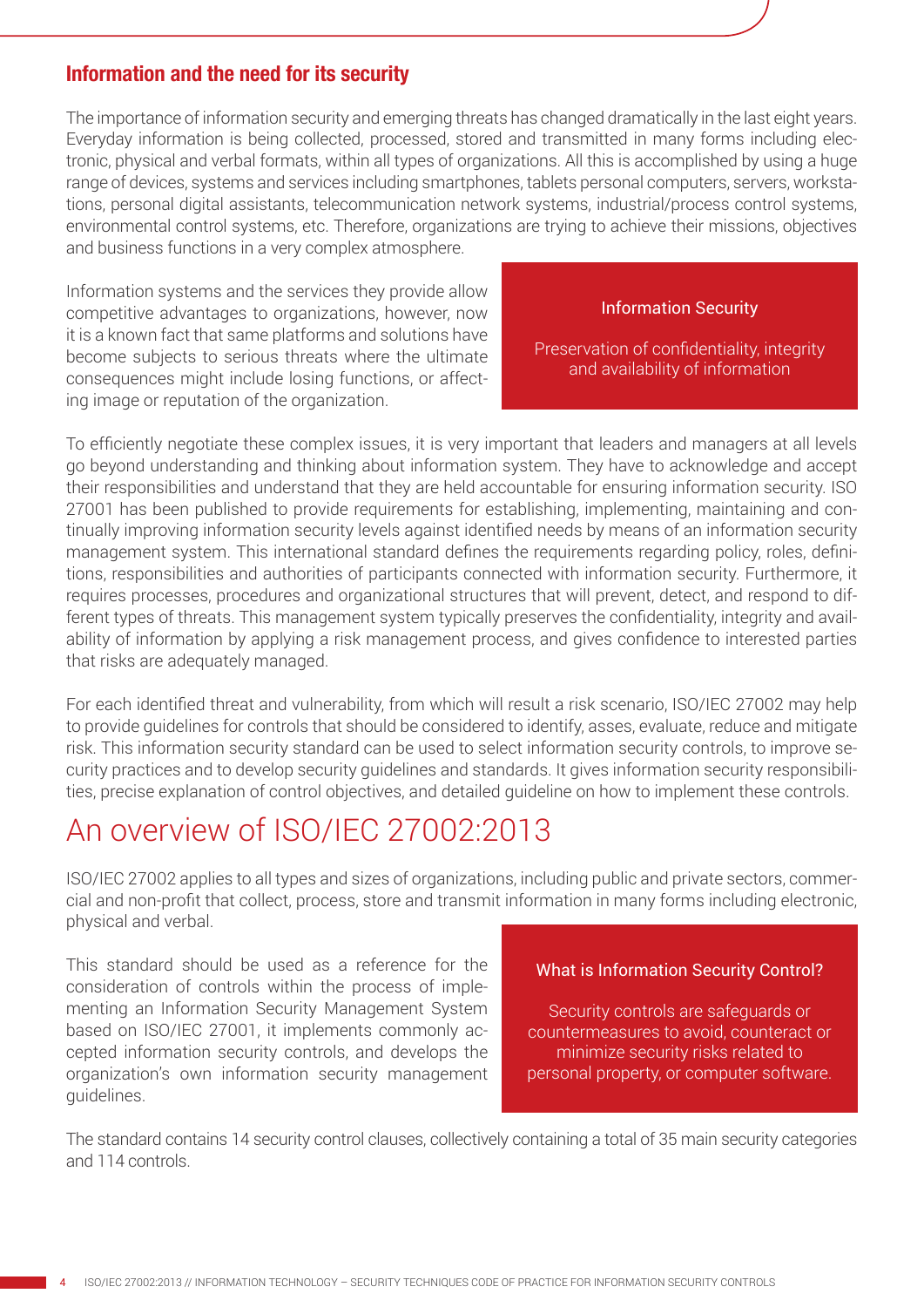<span id="page-4-0"></span>In each section of the ISO/IEC 27002 standard, there is a security control category that contains:

- a control objective stating what is to be achieved;
- one or more controls that can be applied to achieve the control objective;
- implementation guidance and any other pertinent information useful for understanding the controls and implementation process.

The order of the clauses in this standard does not relate to their criticality or importance.

## Relation between 27002 and 27001 and other standards

Each standard from ISO/IEC 27000 series is designed with a certain focus: if you want to create the foundations of information security in your organization, and devise its framework, you should use ISO/IEC 27001; whereas if you want to focus on the implementation controls, you should use ISO/IEC 27002, or to improve information security risk management, then use ISO/IEC 27005, etc.

#### Information Security Management Systems

Part of the overall management system, based on a business risk approach, to establish, implement, operate, monitor, review, maintain and improve information security.

Without the normative requirements and management framework approach of ISO/IEC 27001, and the supporting

Annex A, ISO/IEC 27002 could be considered just another best practice control matrix for information security. With this link however, ISO/IEC 27002 may very well be regarded as de facto the most important individual document proving guidance on information security controls.

So, by implementing ISO/IEC 27001 correctly, an organization will have management system that will assist in efficiently planning, implementing, monitoring, reviewing and improving information security in scope. On the other hand, ISO/IEC 27002 can assist to implement and maintain controls to achieve objectives for all requirements as required by ISO/IEC 27001. For every risk situation identified in ISO 27001, ISO/IEC 27002 will give a set of controls how to decrease the risks and how to maintain it in an accepted level.



There are other well-known standards which are related to ISO/IEC 27002:

- OECD Principles (2002)
- PCI-DSS Payment Card Industry Data Security Standard (2004)
- Basel II (2004)
- COBIT Control Objectives for Business and related Technology (1994+)
- ITIL Information Technology Infrastructure Library (1980+)

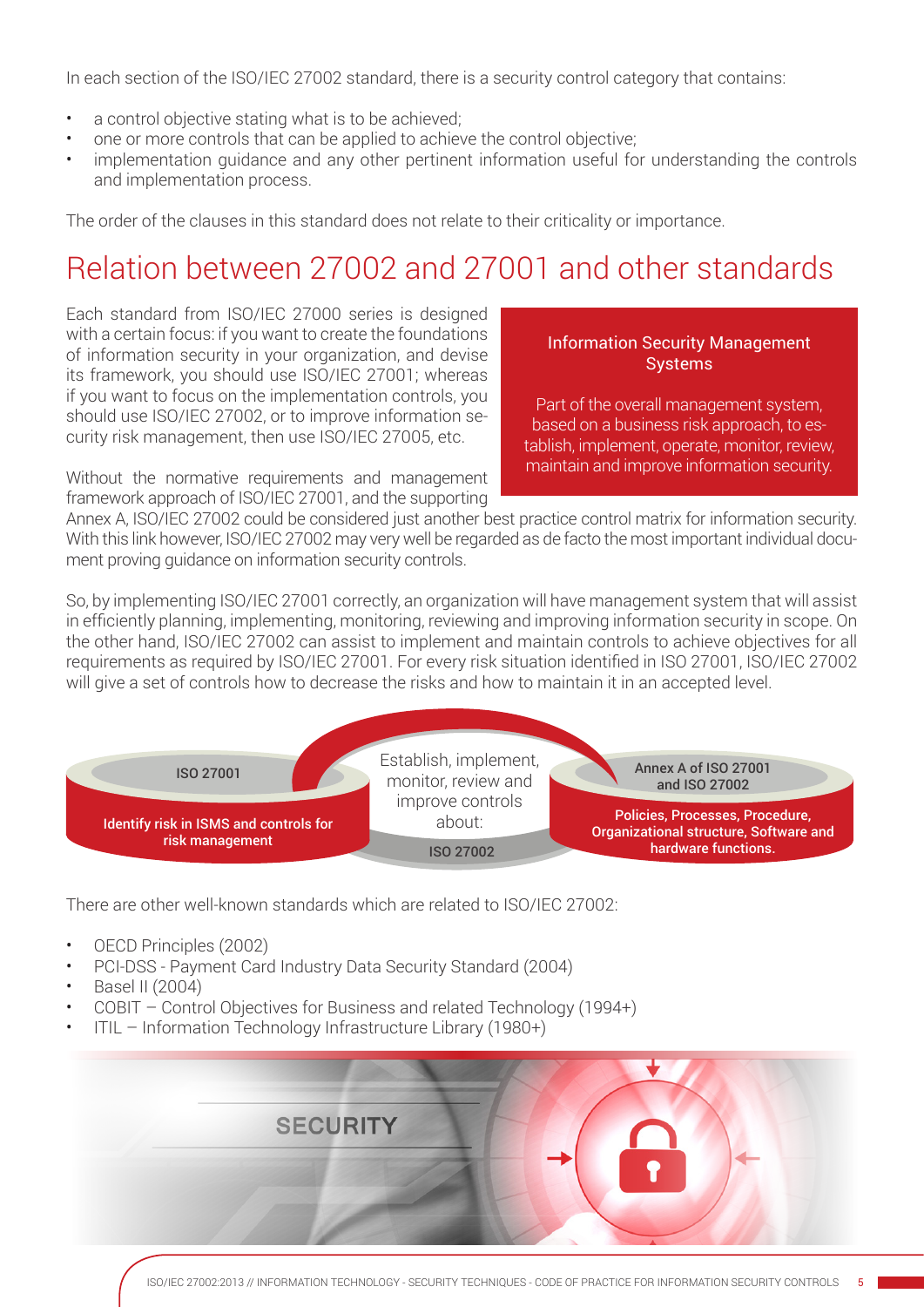## <span id="page-5-0"></span>Key clauses of ISO/IEC 27002:2013

ISO/IEC 27002 is organized into the following main clauses:

The standard contains 14 security control clauses, collectively containing a total of 35 main security categories and 114 controls.

- Clause 5: Information Security Policies
- Clause 6: Organization of Information Security
- Clause 7: Human Resource Security
- Clause 8: Asset Management
- Clause 9: Access Control
- Clause 10: Cryptography
- Clause 11: Physical and Environmental Security
- Clause 12: Operations Security
- Clause 13: Communication Security
- Clause 14: System Acquisition, Development and Maintenance
- Clause 15: Supplier Relationships
- Clause 16: Information Security Incident Management
- Clause 17: Information Security Aspects of Business Continuity Management
- Clause 18: Compliance



Each of the objectives, and the required controls, are listed and described below.

#### Clause 5: Information Security Policies

#### Objectives:

• To provide management direction and support for information security in accordance with business requirements and relevant laws and regulations.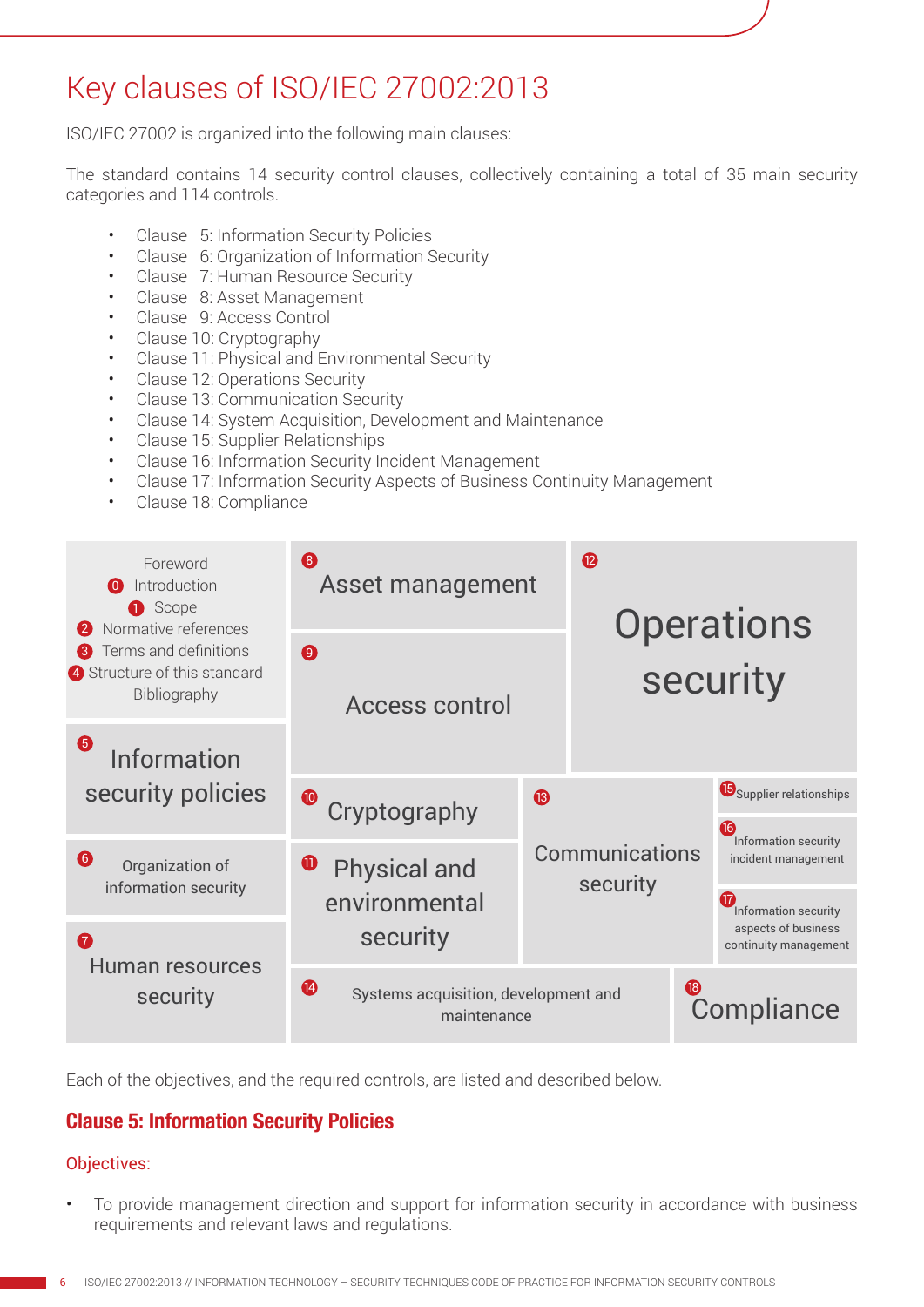<span id="page-6-0"></span>The Information Security Policies clause addresses the need to define, publish and review different types of policies required for information security management

#### Clause 6: Organization of Information Security

#### Objectives:

- To establish a management framework, to initiate and control the implementation and operation of information security within the organization.
- To ensure the security of teleworking and use of mobile devices.

The Organization of Information Security clause addresses the need to define and allocate the necessary roles and responsibilities for information security management processes and activities. This includes controls related to the definition of information security roles and responsibilities, segregation of duties, contact with authorities, contact with special interest groups, information security in project management and mobile devices and teleworking.

#### Clause 7: Human Resource Security

#### Objectives:

- To ensure that employees and contractors understand their responsibilities and are suitable for the roles for which they are considered.
- To ensure that employees and contractors are aware of and fulfil their information security responsibilities.
- To protect the organization's interests as part of the process of changing or terminating employment.

The Human Resource Security clause addresses the required controls for processes related to staff recruiting, their job during employment and after the termination of their contracts. These considerations should include information security coordination, allocation of information security responsibilities, authorization processes for information processing facilities, confidentiality agreements, contact with authorities, contact with special interest groups, independent review of information security, identification of risks related to external parties, addressing security when dealing with customers, addressing security on contractors' agreements, etc.

#### Clause 8: Asset Management

#### Objectives:

- To identify organizational assets and define appropriate protection responsibilities.
- To ensure that information receives an appropriate level of protection in accordance with its importance to the organization.
- To prevent unauthorized disclosure, modification, removal or destruction of information stored on media.

The Asset Management clause addresses the required responsibilities to be defined and allocated for the asset management processes and procedures.

The owner of the assets and other parts involved in this matter should be identified to be held accountable for assets' security, including classification, labelling, and handling of information; and information processing facilities should be identified and maintained. Moreover, this clause addresses controls on management of removable media, disposal of media, and physical media transfer.

#### Clause 9: Access Control

#### Objectives:

- To limit access to information and information processing facilities.
- To ensure authorized user access and to prevent unauthorized access to systems and services.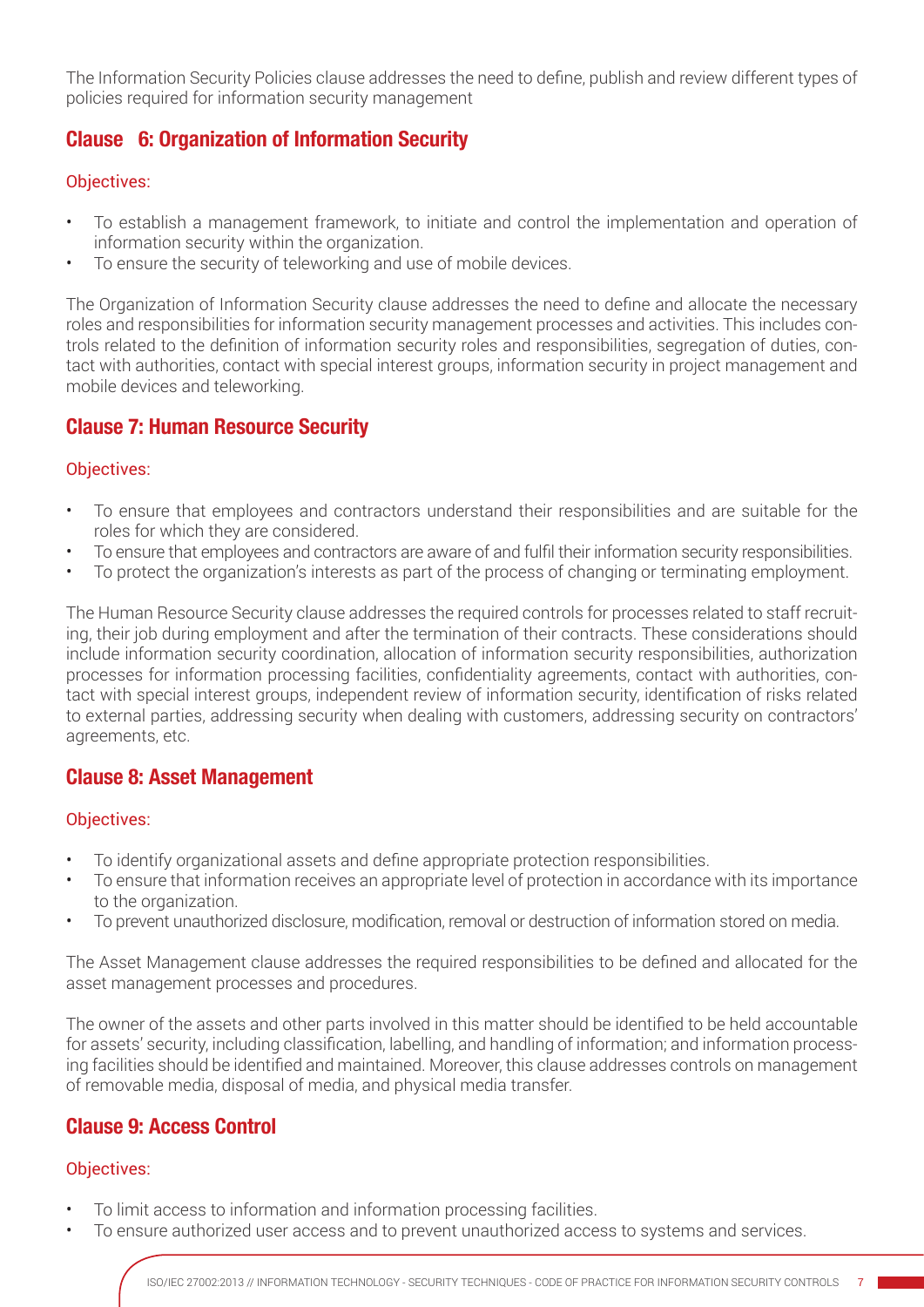- <span id="page-7-0"></span>• To make users accountable for safeguarding their authentication information.
- To prevent unauthorized access to systems and applications.

The Access controls clause addresses requirements to control access to information assets and information processing facilities. The controls are focused on the protection against accidental damage or loss, overheating, threats, etc.

This requires a documented control policy and procedures, registration, removal and review of user access rights, including here physical access, network access and the control over privileged utilities and restriction of access to program source code.

#### Clause 10: Cryptography

#### Objectives:

• To ensure proper and effective use of cryptography to protect the confidentiality, authenticity and/or integrity of information.

The Cryptography clause addresses policies on cryptographic controls for protection of information to ensure proper and effective use of cryptography in order to protect the confidentiality, authenticity, integrity, non-repudiation and authentication of the information. It also includes the need for digital signatures and message authentication codes, and cryptographic key management.

#### Clause 11: Physical and Environmental Security

#### Objectives:

- To prevent unauthorized physical access, damage and interference to the organization's
- information and information processing facilities.
- To prevent loss, damage, theft or compromise of assets and interruption to the organization's operations.

The Physical and Environmental Security clause addresses the need to prevent unauthorized physical access, damage and interference to the organization's information and information processing facilities.

Controls cover: to physically secure the perimeter of office rooms and facilities, protection against external and environmental threats, prevent loss, damage, theft or compromise of assets, protect the equipment from power failures, cabling should be protected from interception or damage, maintenance of equipment, etc.

#### Clause 12: Operations Security

#### Objectives:

- To ensure correct and secure operations of information processing facilities.
- To ensure that information and information processing facilities are protected against malware.
- To protect against loss of data.
- To record events and generate evidence.
- To ensure the integrity of operational systems.
- To prevent exploitation of technical vulnerabilities.
- To minimize the impact of audit activities on operational systems.

The Operations security clause addresses the organization's ability to ensure correct and secure operations. The controls cover the need for operational procedures and responsibilities, protection from malware, backup, logging and monitoring, control of operational software, technical vulnerability management, information systems audit considerations.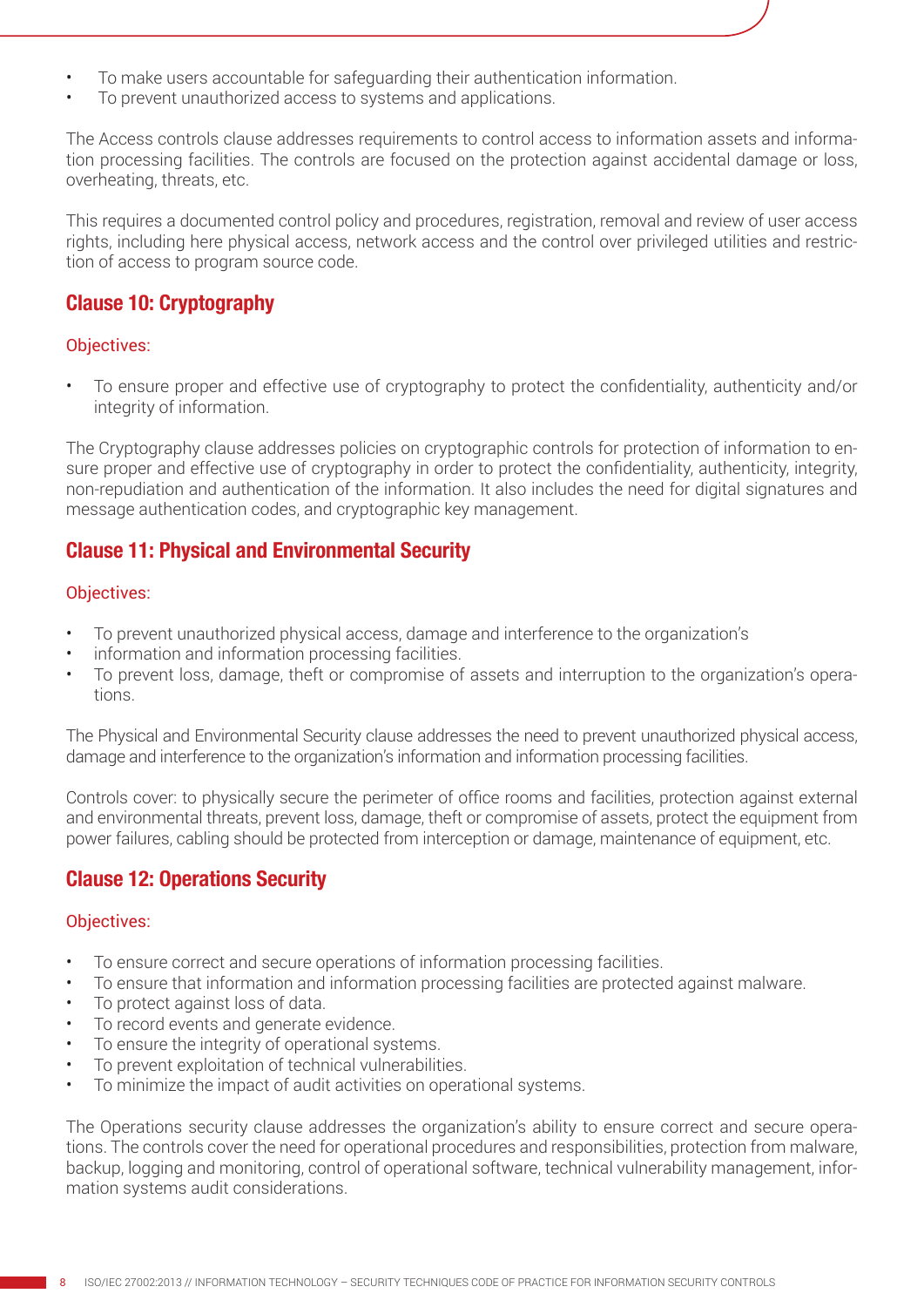#### <span id="page-8-0"></span>Clause 13: Communication Security

#### Objectives:

- To ensure the protection of information in networks and its supporting information processing facilities.
- To maintain the security of information transferred within an organization and with any external entity.

The Communication Security clause addresses the organization's ability to ensure protection of information in systems and applications in networks and its supporting information processing facilities. Controls cover security of information in networks and connected services from unauthorized access, transfer policies and procedures, secure transfer of business information between the organization and external parties, information involved in electronic messaging, the need for confidentiality or non-disclosure agreements.

#### Clause 14: System Acquisition, Development and Maintenance

#### Objectives:

- To ensure that information security is an integral part of information systems across the entire lifecycle. This also includes the requirements for information systems which provide services over public networks.
- To ensure that information security is designed and implemented within the development lifecycle of information systems.
- To ensure the protection of data used for testing.

The System Acquisition, Development and Maintenance clause covers controls for identification, analyses and specification of information security requirements, securing application services in development and support processes, technical review restrictions on changes to software packages, secure system engineering principles, secure development environment, outsourced development, system security testing, system acceptance testing and protection of test data.

#### Clause 15: Supplier Relationships

#### Objectives:

- To ensure protection of the organization's assets that is accessible by suppliers.
- To maintain an agreed level of information security and service delivery in line with supplier agreements.

The Supplier Relationships clause addresses controls for supplier's relationship issues, including here information security policies and procedures, addressing security within supplier agreements, communication and awareness about technology supply chain and service delivery management.

#### Clause 16: Information Security Incident Management

#### Objective:

• To ensure a consistent and effective approach to the management of information security incidents, including communication on security events and weaknesses.

The Information Security Incident Management clause covers controls for responsibilities and procedures, reporting information and security weaknesses, assessment of and decision on information security events, response to information security incidents, learning from information security incidents, and collection of evidence.

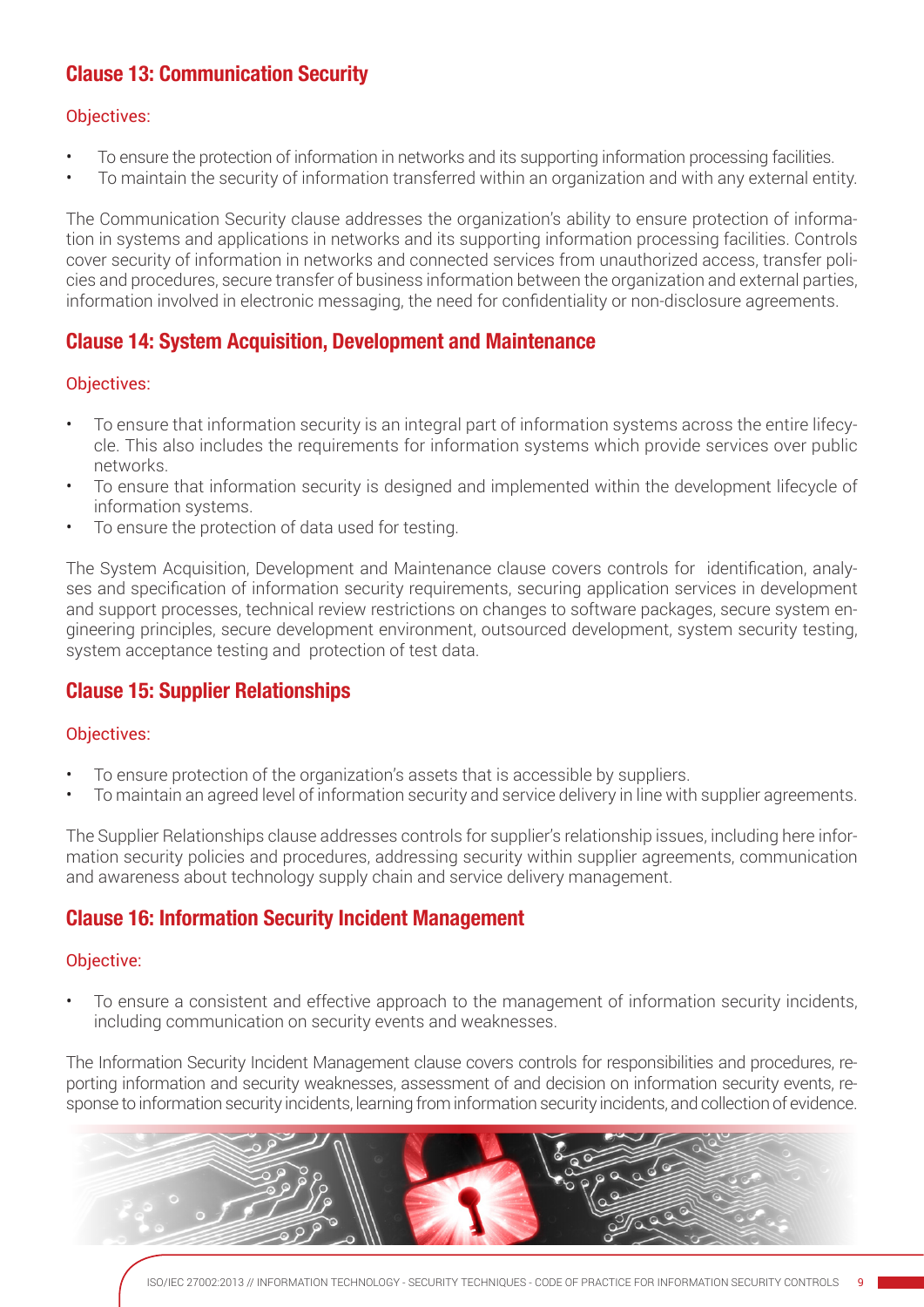#### <span id="page-9-0"></span>Clause 17: Information Security Aspects of Business Continuity Management

#### Objectives:

- Information security continuity should be embedded in the organization's business continuity management systems.
- To ensure availability of information processing facilities.

The Business Continuity Management clause addresses the organization's ability to counteract interruptions to normal operations, including availability of information processing facilities, verify, review and evaluate information security continuity, implementing information security continuity, and planning information security continuity.

#### Clause 18: Compliance

#### Objectives:

- To avoid breaches of legal, statutory, regulatory or contractual obligations related to information security and of any security requirements.
- To ensure that information security is implemented and operated in accordance with the organizational policies and procedures.

The Compliance clause addresses the organization's ability to remain in compliance with regulatory, statutory, contractual, and security requirements, including: identification of applicable legislation and contractual requirements, intellectual property rights, protection of records, privacy and protection of personally identifiable information, regulation of cryptographic controls, independent review of information security, compliance with security policies and standards, and technical compliance review.

## Code of Practice for Information Security Controls The Business Benefits

Benefits from ISO/IEC 27002 are applicable to organizations of all sizes and all security maturity levels. It offers flexible set of controls to be used in the way an organization wants to protect itself (either stand-alone, with ISO/IEC 27001 or other methodologies), and reflects the new threats an organization faces.

The point of ISO/IEC 27002 is to prepare and/or improve the security framework that controls the compliance initiatives, security controls, and future information security plans. Employees enjoy a more reliable data access environment, with fewer work interruptions and far less frustration.

Today, good information security controls are not about being forced into taking action to address external pressures, but about recognizing the positive value of Information Security Controls good practice being embedded throughout your organization.

| Predictable and<br>effective response to<br>information security<br>assets | <b>Protection of</b><br>people | Maintenance of vital<br>activities of the<br>organization | <b>Better understanding</b><br>of the organization |
|----------------------------------------------------------------------------|--------------------------------|-----------------------------------------------------------|----------------------------------------------------|
| <b>Cost reduction</b>                                                      | Respect of the inter-          | Protection of the                                         | Confidence of                                      |
|                                                                            | ested parties                  | reputation and brand                                      | clients                                            |
| Competitive                                                                | Legal                          | Regulatory                                                | Contract                                           |
| advantage                                                                  | compliance                     | compliance                                                | compliance                                         |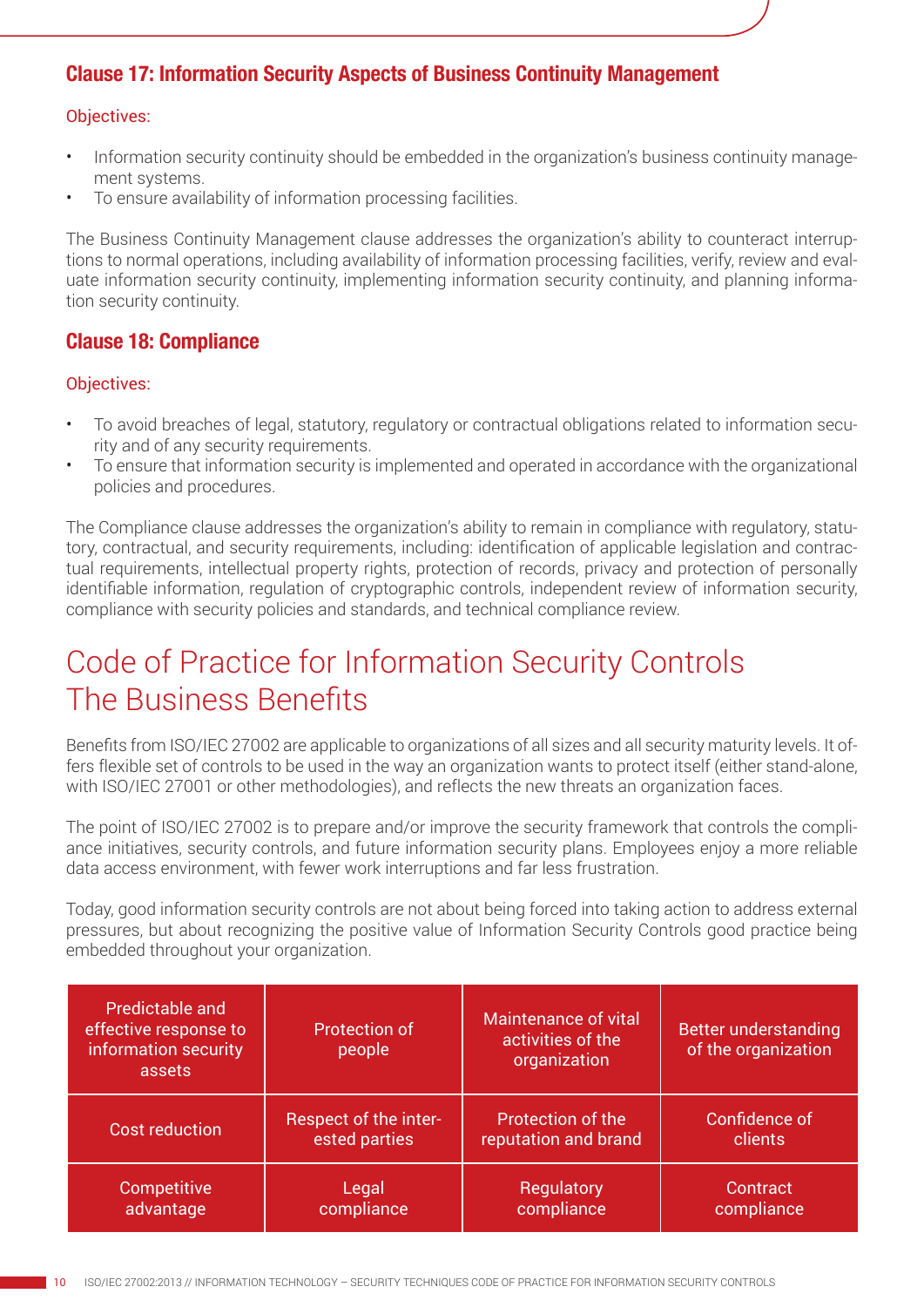The adoption of an effective information security controls process within an organization will have benefits in a number of areas, examples of which include:

- 1. Providing a framework for resolving security issues
- 2. Enhancing client confidence & perception of your organization
- 3. Enhancing business partners' confidence & perception of your organization
- 4. Enhancing security awareness within an organization
- 5. A defined process for implementation, management, maintenance and ISMS evaluation
- 6. Compliance advantages for participation in Global business opportunities

## Why is PECB a Worthy Choice?

Professional Evaluation and Certification Board (PECB) is a certification body for persons and management systems on a wide range of professional standards. It offers ISO 27001, ISO 27005, ISO 29100 and ISO/IEC 27002 training and certification services for professionals wanting to support organizations on the implementation of these management systems.

PECB offers ISO/IEC 27002 trainings on how to implement information security controls and information security management practices.

This, above all, is intended to help reduce information security risks, by initiating, implementing, maintaining, and improving information security management within an organization by using potential controls and control mechanisms which can be found within PECB Certified ISO/IEC 27001 training courses.

ISO Standards and Professional Trainings offered by PECB:

- PECB Certified ISO/IEC 27002 Introduction
- PECB Certified ISO/IEC 27002 Foundation
- PECB Certified ISO/IEC 27002 Manager
- PECB Certified ISO/IEC 27002 Lead Manager

#### Various professions may apply for this certification:

- Managers or consultants wanting to implement an Information Security Management System (ISMS)
- Project managers or consultants wanting to master the Information Security Management System implementation process
- Persons responsible for the information security or conformity in an organization
- Members of information security teams
- Expert advisors in information technology
- Technical experts wanting to prepare for an Information Security Audit function

For further details relating the types of trainings and certifications that PECB offers, please visit our website: www.pecb.com.